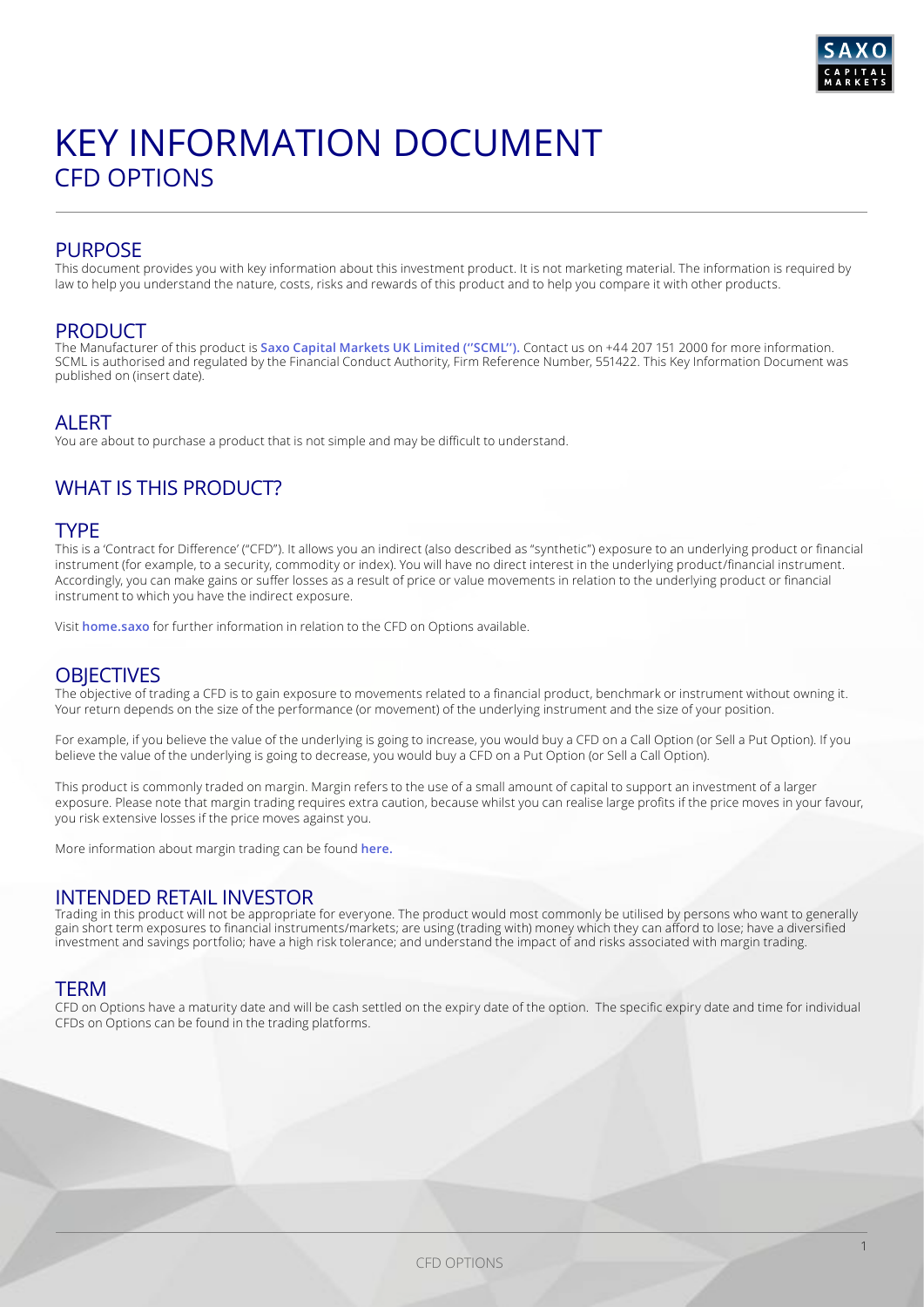

# KEY INFORMATION DOCUMENT CFD OPTIONS

# WHAT ARE THE RISKS AND WHAT COULD I GET IN RETURN?

### RISK INDICATOR



The summary risk indicator is a guide to the level of risk of this product compared to other products. It shows how likely it is that the product will lose money because of movements in the markets or because we are not able to pay you. We have classified this product as 7 out of 7, which is the highest risk class. This rates the potential losses from future performance at a very high level. Be aware of currency risk. You may receive payments in a different currency, so the final return you will get depend on the exchange rate between the two currencies. This risk is not considered in the indicator shown above. In some circumstances you may be required to make further payments to pay for losses. Trading risks are magnified by leverage – the total loss you may incur may significantly exceed the amount invested. Values may fluctuate significantly in times of high volatility or market/economic uncertainty; such swings are even more significant if your positions are leveraged and may also adversely affect your position. As a result, Margin calls may be made quickly or frequently, and in the event of default, your positions may be closed out. Trade only after you have acknowledged and accepted the risks. You should carefully consider whether trading in leveraged products is appropriate for you.

### PERFORMANCE SCENARIOS

There are a number of types of trading risk, including leverage risk, which you should be aware of before beginning to trade. Information on factors that affect the performance of this product are detailed **[here](https://www.home.saxo/en-gb/-/media/documents/business-terms-and-policies/product-disclosure-statement.pdf)** - including but not limited to;

- Leverage risk
- Margin risk
- Foreign exchange risk
- Market risk
- Unregulated market risk
- Market disruption risk
- Counterparty risk
- Online trading platform and IT risk
- Conflicts of interest

Specific trading examples in this product can be found **[here](https://www.home.saxo/en-gb/-/media/documents/business-terms-and-policies/product-disclosure-statement.pdf).**

## WHAT HAPPENS IF SCML IS UNABLE TO PAY OUT?

SCML is a member of the Financial Services Compensation Scheme (www.fscs.org.uk). In the unlikely event that SCML is unable to pay client compensation claims against it, eligible claimants would be able to make a claim under the Financial Services Compensation Scheme, subject to a maximum payment to any eligible investor of 100% of the first £50,000. If a bank holding client money goes into liquidation, the losses would be shared by all clients in proportion to their share of SCML's overall client money position. In respect of a UK authorised bank, these losses would be covered by the FSCS up to a limit of £85,000 per person, per banking group for each individual SCML client.

# WHAT ARE THE COSTS?

Before you begin to trade CFDs on Options you should familiarise yourself with all one-off, ongoing, and incidental costs for which you will be liable. These charges will reduce any net profit or increase your losses.

For more information please visit our **[website](https://www.home.saxo/en-gb/products/cfds).**